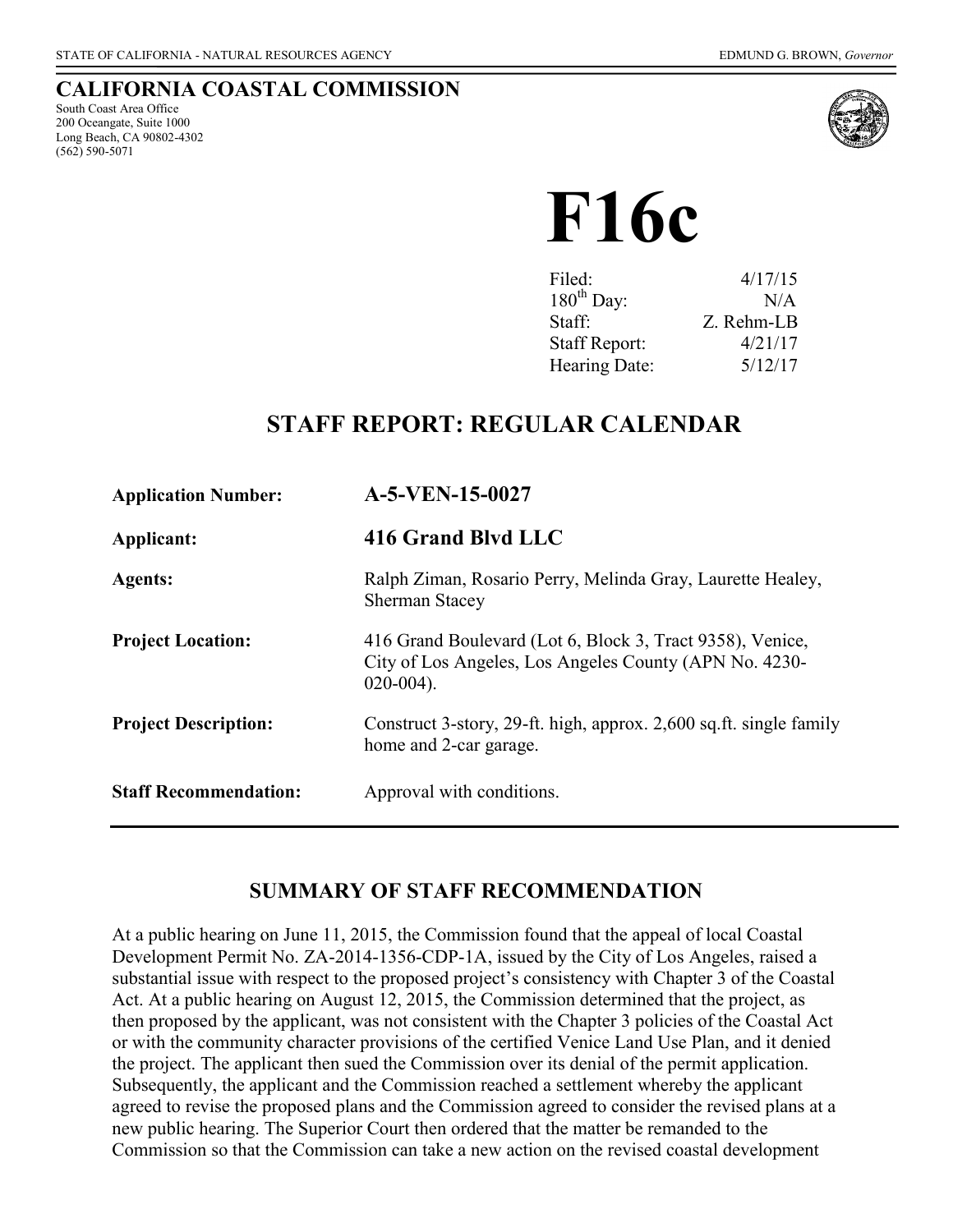permit application. The Commission retains the duty to ensure that the proposed project is consistent with the Chapter 3 policies of the Coastal Act and retains full authority to approve or deny the project, or to approve the project subject to conditions to ensure its consistency with the Coastal Act.

The applicant originally proposed a structure with no living area on the ground floor, which appeared to be designed to function as an accessory to a proposed home at 418-422 Grand Boulevard. The applicant revised the proposed plans to enclose the lower floor of the home and increased its proposed size to approximately 1,800 square feet; however, the Commission found that that home still featured characteristics similar to the proposed larger home next door, which might have the visual appearance of a compound, and would therefore not be consistent with the community character of the surrounding area.

The LLC controlled by the same applicant has subsequently revised the proposed project next door to provide two homes with distinctive design elements, which would not function as a compound with the subject proposed home. The proposed home has been revised to include a third story, but is still proposed to be 29-feet high. The interior square footage of the proposed home is 2,600 square feet, which is consistent with other Commission-approved homes on the subject block. The applicant has also proposed a 15-foot front yard setback for the home, a 42 inch high fence in the front setback area, and drought tolerant, non-invasive landscaping in the front yard to provide a more pedestrian-friendly scale consistent with the community character.

Staff recommends **approval** of Coastal Development Permit Application No. A-5-VEN-15-0027 with special conditions requiring the applicant to: 1) provide drought tolerant non-invasive landscaping, low water use irrigation, and maintain drainage devices in a functional state; 2) implement construction best management practices; 3) minimize fence height to a provide pedestrian scale; and 4) undertake development in accordance with the approved final plans.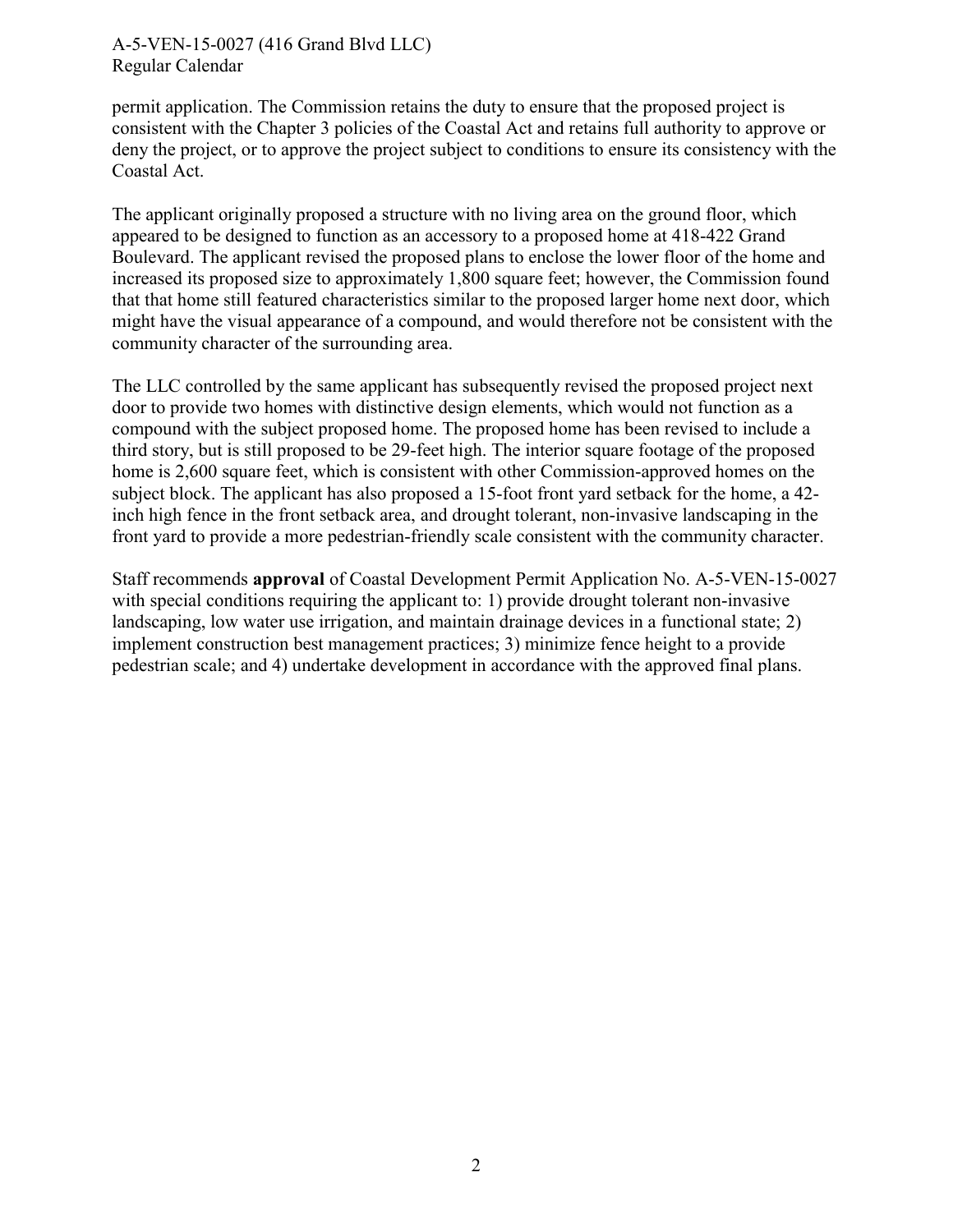# **TABLE OF CONTENTS**

## **APPENDICES**

Appendix A - Substantive File Documents

## **EXHIBITS**

Exhibit 1 – Vicinity Map<br>Exhibit 2 – Revised Plans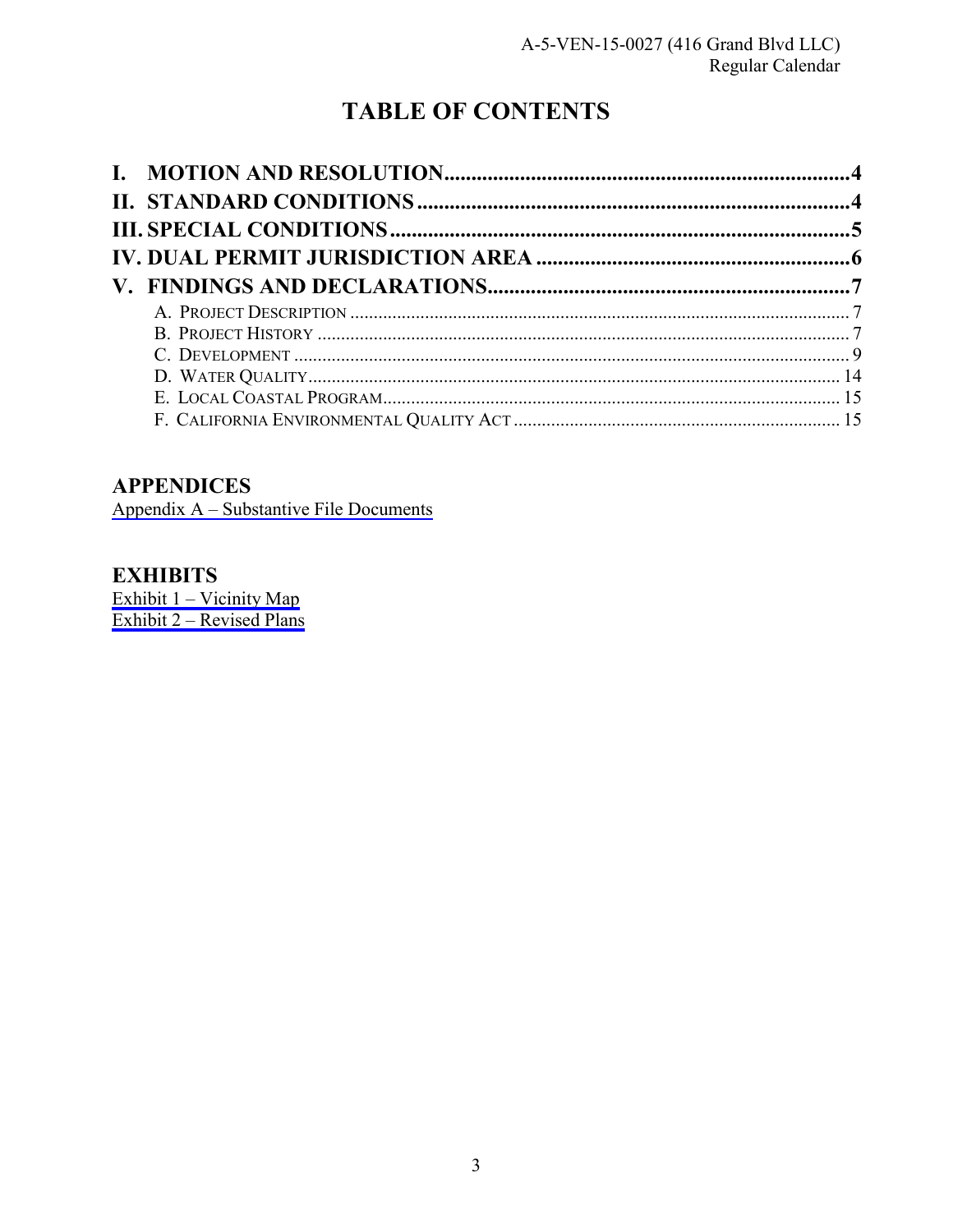## <span id="page-3-0"></span>**I. MOTION AND RESOLUTION**

#### **Motion:**

*I move that the Commission approve Coastal Development Permit Application No. A-5- VEN-15-0027 pursuant to the staff recommendation.* 

Staff recommends a **YES** vote. Passage of this motion will result in approval of the permit as conditioned and adoption of the following resolution and findings. The motion passes only by affirmative vote of a majority of the Commissioners present.

#### **Resolution:**

*The Commission hereby approves a coastal development permit for the proposed development and adopts the findings set forth below on grounds that the development as conditioned will be in conformity with the policies of Chapter 3 of the Coastal Act and will not prejudice the ability of the local government having jurisdiction over the area to prepare a Local Coastal Program conforming to the provisions of Chapter 3. Approval of the permit complies with the California Environmental Quality Act because either 1) feasible mitigation measures and/or alternatives have been incorporated to substantially lessen any significant adverse effects of the development on the environment, or 2) there are no further feasible mitigation measures or alternatives that would substantially lessen any significant adverse impacts of the development on the environment.*

## **II. STANDARD CONDITIONS**

This permit is granted subject to the following standard conditions:

- 1. **Notice of Receipt and Acknowledgment.** The permit is not valid and development shall not commence until a copy of the permit, signed by the permittee or authorized agent, acknowledging receipt of the permit and acceptance of the terms and conditions, is returned to the Commission office.
- 2. **Expiration**. If development has not commenced, the permit will expire two years from the date on which the Commission voted on the application. Development shall be pursued in a diligent manner and completed in a reasonable period of time. Application for extension of the permit must be made prior to the expiration date.
- 3. **Interpretation**. Any questions of intent or interpretation of any condition will be resolved by the Executive Director or the Commission.
- 4. **Assignment**. The permit may be assigned to any qualified person, provided assignee files with the Commission an affidavit accepting all terms and conditions of the permit.
- 5. **Terms and Conditions Run with the Land**. These terms and conditions shall be perpetual, and it is the intention of the Commission and the permittee to bind all future owners and possessors of the subject property to the terms and conditions.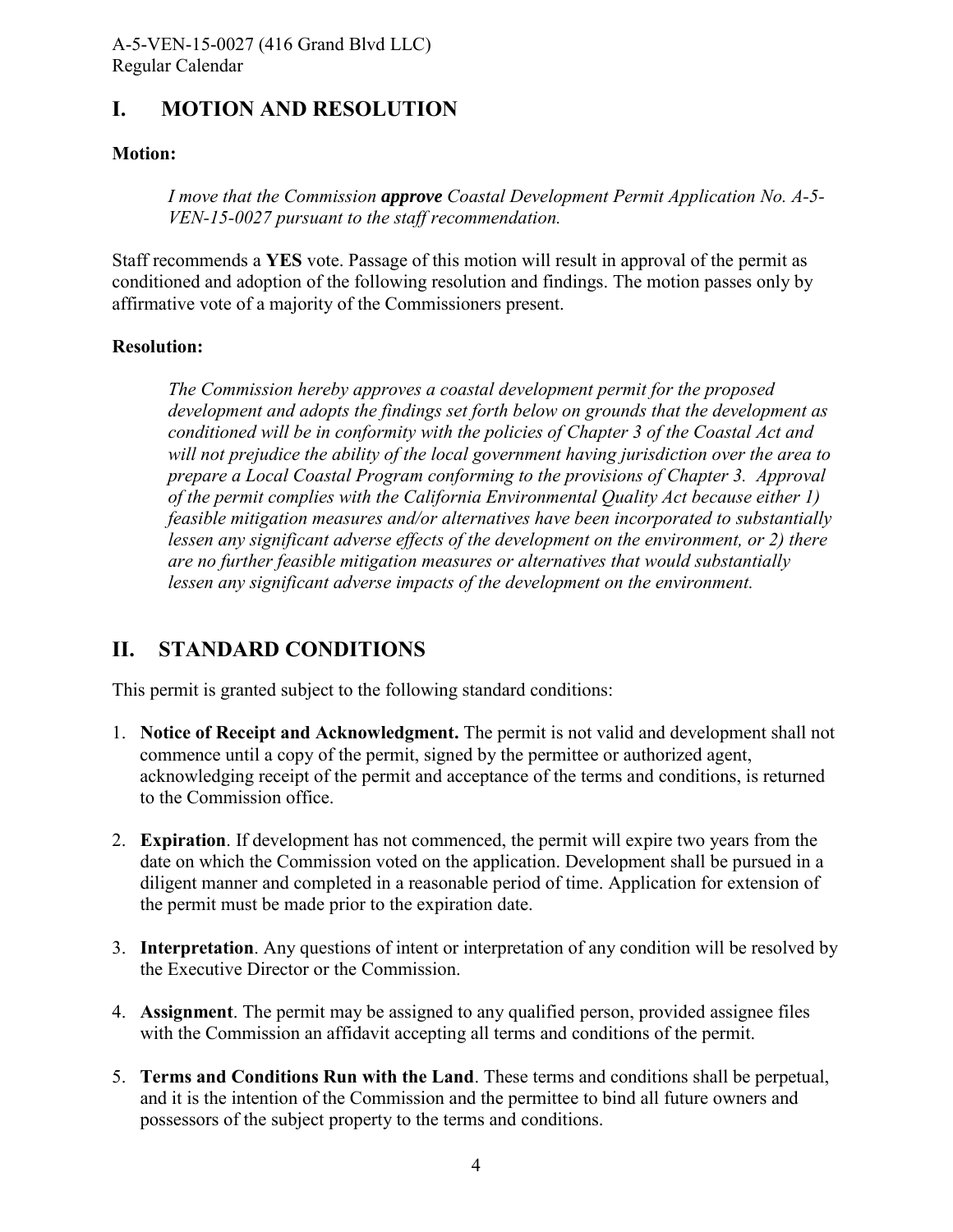## <span id="page-4-0"></span>**III. SPECIAL CONDITIONS**

This permit is granted subject to the following special conditions:

- 1. **Landscaping and Irrigation.** By acceptance of this permit, the permittee agrees that:
	- A. Vegetated landscaped areas shall consist of native plants or non-native drought tolerant plants, which are non-invasive. No plant species listed as problematic and/or invasive by the California Native Plant Society (http://www.CNPS.org/), the California Invasive Plant Council (formerly the California Exotic Pest Plant Council) (http://www.calipc.org/), or as may be identified from time to time by the State of California shall be employed or allowed to naturalize or persist on the site. No plant species listed as a "noxious weed" by the State of California or the U.S. Federal Government shall be utilized within the property. All plants shall be low water use plants as identified by California Department of Water Resources (See: http://www.water.ca.gov/wateruseefficiency/docs/wucols00.pdf).
	- B. If using potable water for irrigation, only drip or microspray irrigation systems shall be used. Other water conservation measures shall be considered, such as weather based irrigation controllers.
	- C. The permittee shall maintain the proposed drainage in a functional state over the life of the development. If the drainage devices, including but not limited to gutters, downspouts, cisterns, perforated pipes, and percolation pits, cease functioning, the permittee shall replace them.
- 2. **Water Quality.** By acceptance of this permit, the permittee agrees that the approved development shall be carried out in compliance with the following BMPs:
	- A. No construction materials, debris, or waste shall be placed or stored where it may be subject to water, wind, rain, or dispersion;
	- B. Any and all debris resulting from construction activities shall be removed from the project site within 24 hours of completion of the project;
	- C. Construction debris and sediment shall be removed from construction areas each day that construction occurs to prevent the accumulation of sediment and other debris which may be discharged into coastal waters;
	- D. Erosion control/sedimentation Best Management Practices shall be used to control dust and sedimentation impacts to coastal waters during construction. BMPs shall include, but are not limited to: placement of sand bags around drainage inlets to prevent runoff/sediment transport into coastal waters;
	- E. All construction materials, excluding lumber, shall be covered and enclosed on all sides, and as far away from a storm drain inlet and receiving waters as possible;
	- F. The permittee shall ensure the proper handling, storage, and application of petroleum products and other construction materials. These shall include a designated fueling and vehicle maintenance area with appropriate berms and protection to prevent any spillage of gasoline or related petroleum products or contact with runoff. It shall be located as far away from the receiving waters and storm drain inlets as possible;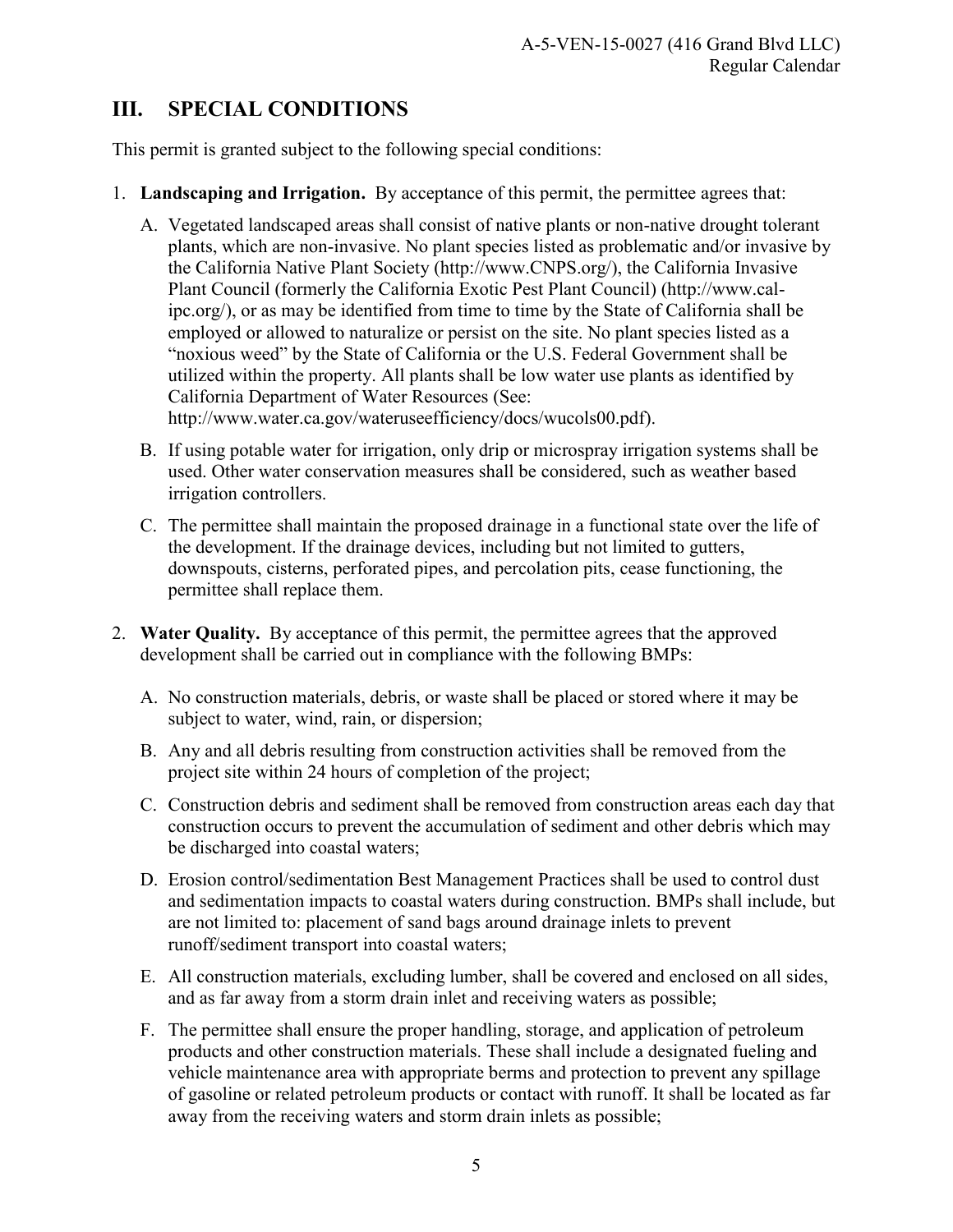- <span id="page-5-0"></span>G. The permittee shall develop and implement spill prevention and control measures;
- H. The permittee shall maintain and wash equipment and machinery in confined areas specifically designed to control runoff. Thinners or solvents shall not be discharged into sanitary or storm sewer systems. Washout from concrete trucks shall be disposed of at a location not subject to runoff and more than 50-feet away from a stormdrain, open ditch or surface water; and
- I. The permittee shall provide adequate disposal facilities for solid waste, including excess concrete, produced during construction.
- 3. **Fences.** The front fence in the 15-foot front yard setback area shall be constructed no higher than 42-inches above grade as measured from the public sidewalk adjacent to Grand Boulevard. The side and rear yard fences shall be constructed no higher than six-feet at any point as measured from natural grade.
- 4. **Permit Compliance.** The permittee shall undertake development in accordance with the approved final plans, specifically including the architectural plans, site plan, landscaping plan, and drainage plan.

This action has no effect on conditions imposed by a local government pursuant to an authority other than the Coastal Act, including the conditions of City of Los Angeles Department of City Planning Case Nos. DIR-2013-2903-VSO-MEL, ENV-2014-1357-MND, or the conditions of any other City of Los Angeles action or approval.

Any proposed changes to the approved final plans shall be reported to the Executive Director. No changes to the plans shall occur without a Coastal Commission approved amendment to this coastal development permit unless the Executive Director provides a written determination that no amendment is legally required.

## **IV. DUAL PERMIT JURISDICTION AREA**

Within the areas specified in Section 30601 of the Coastal Act, which is known in the City of Los Angeles permit program as the *Dual Permit Jurisdiction* area, the Coastal Act requires that any development which receives a local coastal development permit also obtain a second (or "dual") coastal development permit from the Coastal Commission. For projects located inland of the areas identified in Section 30601 (i.e., projects in the *Single Permit Jurisdiction* area), the City of Los Angeles local coastal development permit is the only coastal development permit required.

The proposed project site is within the *Single Permit Jurisdiction* area. On March 4, 2015, the City of Los Angeles approved local Coastal Development Permit No. ZA-2014-1356-CDP-1A, but that action was appealed to the Coastal Commission. On June 11, 2015, the Commission found that the appeal raised a substantial issue with respect to the proposed project's consistency with Chapter 3 of the Coastal Act. After the Commission's denial of the project, the applicant's filing of a lawsuit against the Commission, and the parties' settlement of the litigation, the court has remanded the action back to the Commission to consider the applicant's revised coastal development permit application. The Commission is now required to approve or deny a coastal development permit for the subject application. Chapter 3 of the Coastal Act is the standard of review.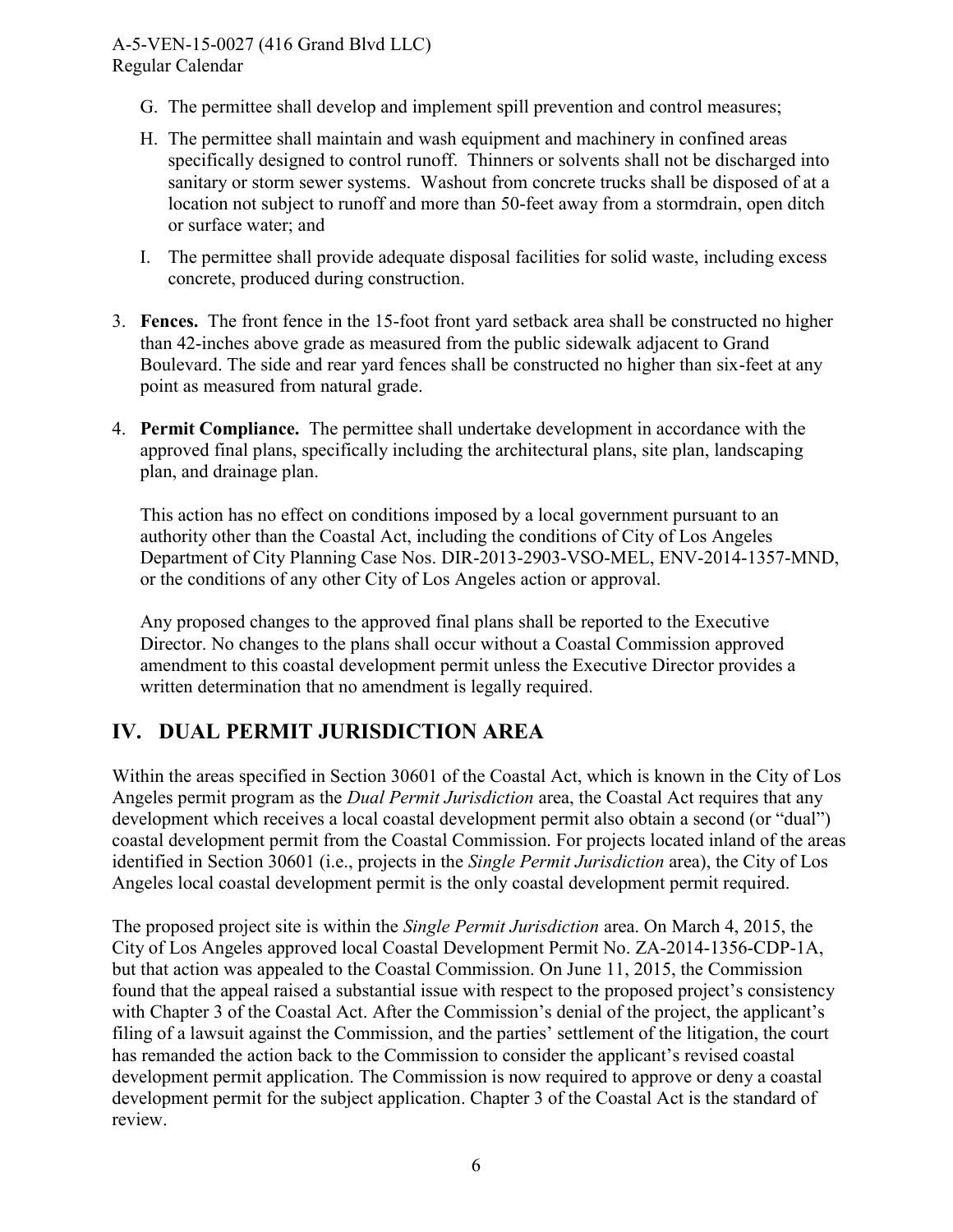## <span id="page-6-0"></span>**V. FINDINGS AND DECLARATIONS**

## **A. PROJECT DESCRIPTION**

416 Grand Blvd LLC proposes to construct a three-story, 29-foot high, approximately 2,600 square foot single family home and attached two-car garage at 416 Grand Boulevard in Venice **[\(Exhibit 1](https://documents.coastal.ca.gov/reports/2017/5/F16c/F16c-5-2017-exhibits.pdf))**. The plans propose drought tolerant non-invasive landscaping, drainage devices, 42 inch high fences in the front 15-foot setback area, and six-foot high side and rear yard fences **[\(Exhibit 2](https://documents.coastal.ca.gov/reports/2017/5/F16c/F16c-5-2017-exhibits.pdf))**.

The project is proposed on a graded lot in the middle of a residentially zoned block (RD1.5-1-O) in the North Venice subarea within the City of Los Angeles Single Permit Jurisdiction area. The proposed project fronts Grand Boulevard, a wide street paved on top of the original Grand Canal of Venice, developed by Abbot Kinney in the early 1900s. The site is approximately 1,000 feet inland of Venice Beach and Ocean Front Walk. Grand Boulevard and the surrounding residential blocks feature single-family homes and multi-unit residential structures of varying architectural styles, ranging from one-story wood bungalows to three-story-plus-roofdeck modern stucco and glass structures.

The subject parcel is approximately 25-feet wide by 90-feet deep. In addition, a separate coastal development permit application is pending with the Coastal Commission for development of a three-story, 29-foot high, approximately 2,700 square foot single family home and attached twocar garage at 418 Grand Boulevard and a three-story, 30-foot high, approximately 2,700 square foot single family home and attached two-car garage at 422 Grand Boulevard. Separate applications are pending with the Los Angeles Department of City Planning for a two-story 1,462 square foot home plus 420 square foot two-car garage and a three-story 4,848 square foot home plus roofdeck and 397 square foot two-car garage on three adjoining lots to the east (424- 428 Grand Blvd); one of the lots is currently graded and the latter two are currently developed with a 1940's era duplex.

## **B. PROJECT HISTORY**

The subject development is proposed on a single lot at 416 Grand Boulevard, previously developed with a portion of a duplex constructed in 1947, which spanned 416-418 Grand Blvd (Lots 6 and 7, Block 3, Tract 9358). The applicant purchased 416-418 Grand Boulevard on July 30, 2012. On June 27, 2013, after reviewing information submitted by the applicant, the City of Los Angeles Housing and Community Investment Department determined that both units within the pre-existing duplex qualified as affordable under the City's Interim Administrative Procedures for Complying with the Mello Act.

On September 17, 2013, the Los Angeles Director of Planning issued a Venice Sign Off and a Mello Clearance for the demolition the duplex (DIR-2013-2903-VSO-MEL). The City's Mello Act Coordinator determined that it was infeasible to provide replacement affordable housing units on-site or off-site. The feasibility study was accompanied by a one page Mello Act Compliance Review Worksheet which defines *feasible*: "capable of being accomplished in a successful manner within a reasonable period of time, taking into account economic, environmental, social, and technical factors."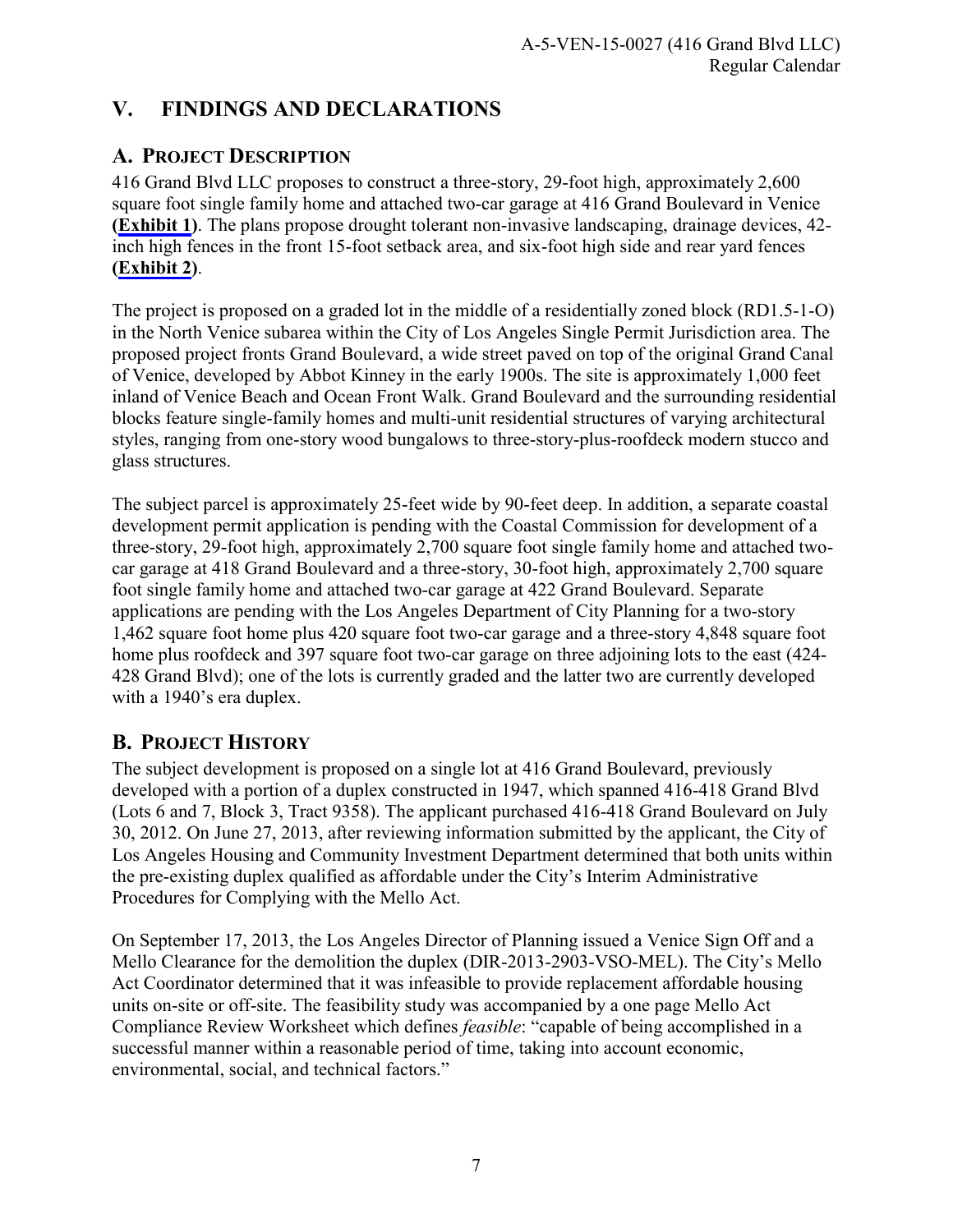On October 22, 2013, the same applicant submitted Coastal Development Permit Application No. 5-13-0949 to the Commission proposing to demolish two pre-existing duplexes spanning four residential lots and construct a three-story, 30-foot high, 6,166 three story single-family home. The proposed development would have consolidated three lots. In a letter dated November 19, 2013, Commission staff notified the applicant's representative that the proposed development was inconsistent with the standards of the Coastal Act and the certified Venice Land Use Plan and encouraged the applicant to modify the project and apply for a local coastal development permit from the City of Los Angeles.

The applicant elected to move forward with the demolitions of the two duplexes. On January 24, 2014, after the applicant obtained new local approvals for the demolitions of both duplexes, the Executive Director approved the demolitions under waiver of coastal development permit requirements No. 5-13-0949-W. The De Minimis Waiver noted: "the applicant's stated intent is to develop the properties with residences once the necessary approvals are obtained."

On December 16, 2014, the City of Los Angeles Director of Planning issued DIR-2014-4707- VSO, approving a single-family dwelling with two-car garage guest parking space, pool, and spa on Lots 7 and 8. On December 26, 2014, a City of Los Angeles Zoning Administrator approved 2014-1356-CDP for development of a two-story, 30-foot high, 1,064 square foot single-family home with an attached 361 square foot two-car garage on the same site. The Zoning Administrator's action was appealed to the City of Los Angeles Planning Commission. On March 4, 2015, the Planning Commission upheld the Zoning Administrator's decision and approved with conditions local Coastal Development Permit No. ZA-2014-1356-CDP-1A.

On April 17, 2015, the Executive Director of the Coastal Commission and Robin Rudisill et al submitted appeals of the City's action. At a public hearing on June 11, 2015, the Commission found that a substantial issue existed with respect to the proposed project's consistency with the Chapter 3 policies of the Coastal Act. The Commission's action voided the local coastal development permit and the Commission acquired jurisdiction over the proposed development.

On August 12, 2015, the Commission held a de novo hearing for the application and denied the project, finding that the project, as then proposed by the applicant, was not consistent with the Chapter 3 policies of the Coastal Act or with the community character provisions of the certified Venice Land Use Plan and that approval of the application would have an adverse cumulative effect on the special coastal community of Venice and would prejudice the ability of the City of Los Angeles to prepare a certified local coastal program for Venice. On June 9, 2016, the Commission approved revised findings in support of its denial of the application.

The applicant then sued the Commission over its denial of the permit application. The applicant and the Commission thereafter reached a settlement whereby the applicant agreed to revise the proposed plans and the Commission agreed to consider the revised plans at a new public hearing. The Superior Court of California (Los Angeles County) then ordered that the matter be remanded to the Commission (effective January 6, 2017) so that the Commission can take a new action on the revised coastal development permit application. The Commission retains the duty to ensure that the proposed project is consistent with the Chapter 3 policies of the Coastal Act and retains full authority to approve or deny the project, or to approve the project subject to conditions to ensure its consistency with the Coastal Act.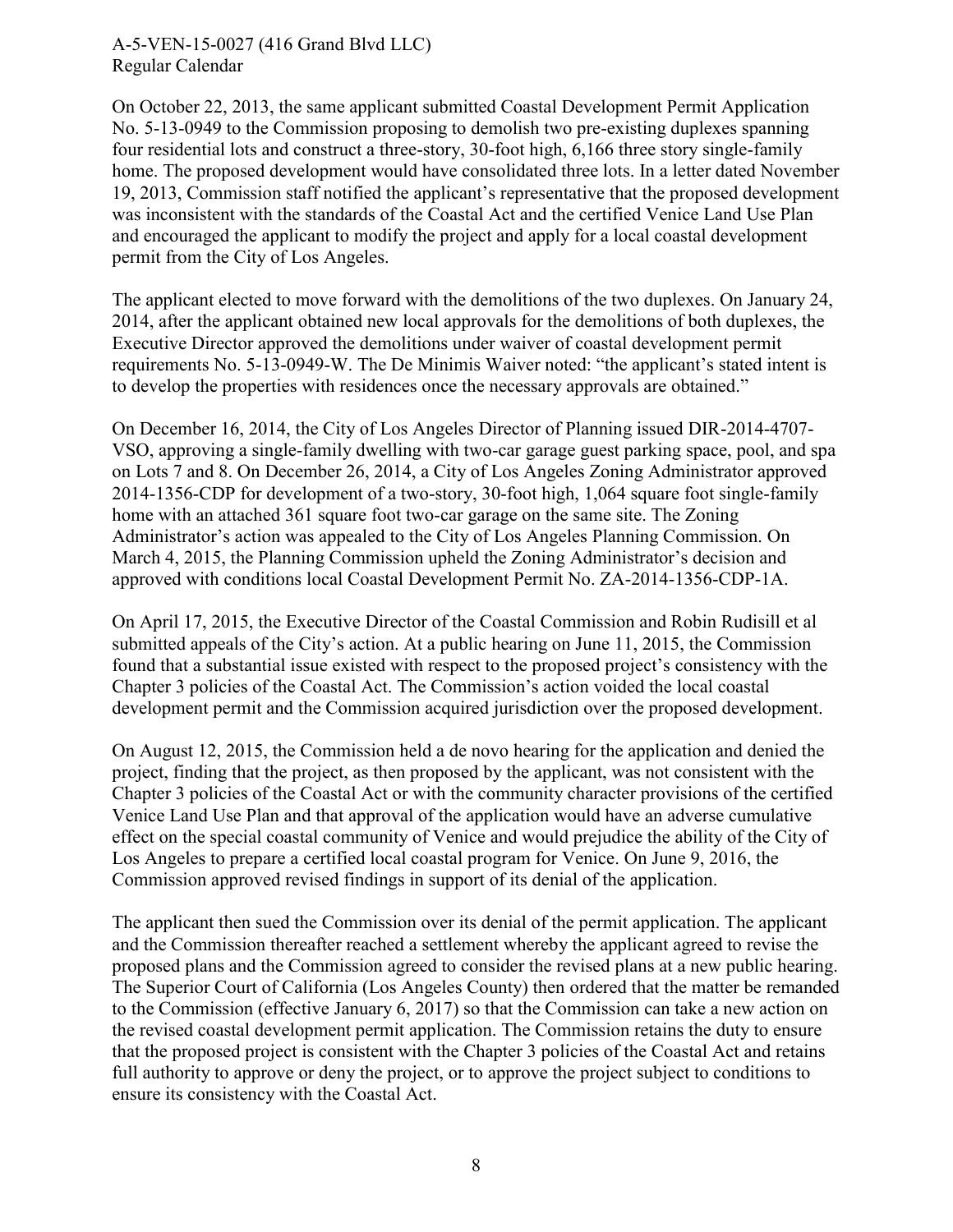## <span id="page-8-0"></span>**C. DEVELOPMENT**

The Venice community – including the beach, the boardwalk, the canals, and the eclectic architectural styles of the neighborhoods – is one of the most popular visitor destinations in California. According to the Venice Chamber of Commerce, 16 million people visit annually, drawn by the unique characteristics of the area including "the Pacific Ocean, Boardwalk vendors, skaters, surfers, artists, and musicians."<sup>1</sup> The North Venice subarea includes Abbot Kinney Boulevard and Grand Boulevard, each developed in the early  $20<sup>th</sup>$  century as part of Mr. Kinney's vision for a free and diverse society. Venice was the birthplace of The Doors and The Lords of Dogtown and its unique characteristics attracted myriad artists and musicians from the Beat Generation to the poets and street performers people still travel to Venice to see. Section 30251 of the Coastal Act states in part:

*The scenic and visual qualities of coastal areas shall be considered and protected as a resource of public importance. Permitted development shall…be visually compatible with the character of surrounding areas...*

Section 30253 of the Coastal Act states in part:

*New development shall…* 

*e) where appropriate, protect special communities and neighborhoods that, because of their unique characteristics, are popular visitor destination points for recreational uses.* 

The entire Venice community is a popular visitor serving destination point for recreational uses specifically because of its unique characteristics. The North Venice subarea and the Venice boardwalk subsection of that area (approximately 1,000 feet west of the subject site) are the most popular visitor destination points in Venice, and among the most popular in California. Sections 30251 and 30253 of the Coastal Act state that such scenic areas and special communities shall be protected.

When the Commission certified the Venice Land Use Plan (LUP) in 2001, it considered the potential impacts that development could have on community character and adopted residential building standards to ensure development was designed with pedestrian scale and compatibility with surrounding development. Given the specific conditions surrounding the subject site and the eclectic development pattern of Venice, it is appropriate to use the certified LUP policies as guidance in determining whether or not the project is consistent with sections 30251 and 30253 of the Coastal Act.

In this case, the certified Venice Land Use Plan echoes the priority expressed in Coastal Act for preservation of the nature and character of unique residential communities and neighborhoods.

Policy I. E. 1, General, states

*Venice's unique social and architectural diversity should be protected as a Special Coastal Community pursuant to Chapter 3 of the California Coastal Act of 1976.* 

 $\overline{a}$ 1 Venice Chamber of Commerce w ebsite. < http://venicechamber.net/visitors/about -venice/>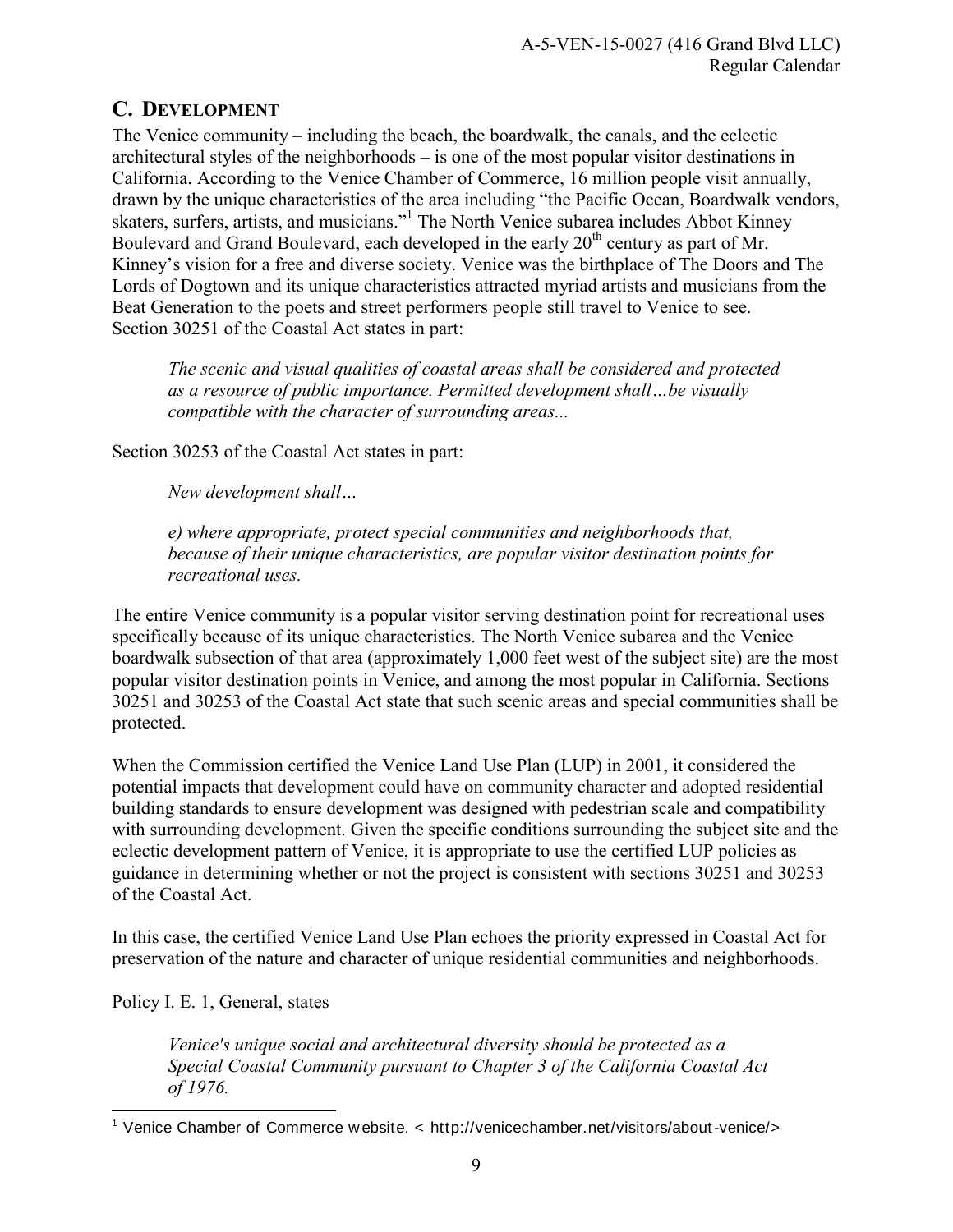Policy I. E. 2. Scale, states.

*New development within the Venice Coastal Zone shall respect the scale and character of the community development. Buildings which are of a scale compatible with the community (with respect to bulk, height, buffer and setback) shall be encouraged. All new development and renovations should respect the scale, massing, and landscape of existing residential neighborhoods.* 

Policy I. E. 3. Architecture, states.

*Varied styles of architecture are encouraged with building facades which incorporate varied planes and textures while maintaining the neighborhood scale and massing.* 

Policy I. A. 1 b, Residential Development, states, in part:

*In order to preserve the nature and character of existing residential neighborhoods, lot consolidations shall not be permitted in the Venice Canals and Silver Strand Residential Neighborhoods. No more than two lots may be consolidated in…North Venice. Lot consolidations may be permitted only subject to the following limitations:* 

- *i. No building or structure shall be constructed on what were more than two contiguous lots prior to lot consolidation…*
- *ii. Building facades shall be varied and articulated to provide a pedestrian scale which results in consistency with neighboring structures on small lots. Such buildings shall provide habitable space on the ground floor, a ground level entrance and landscaping and windows fronting the street…*
- *iii. Front porches, bays, and balconies shall be provided to maximize architectural variety.*

The project originally proposed under Coastal Development Permit Application No. 5-13-0949 was a three-story, 30-foot high, 6,166 three story single-family home over three lots, which was inconsistent with Sections 30251 and 30253 of the Coastal Act and with the policies of the certified LUP because it was not visually compatible with the character of the surrounding area. The structure was not consistent with the scale, massing, and landscape of the existing residential neighborhood and the proposal to construct one house over three lots was inconsistent with the policies of the certified LUP.

The applicant withdrew the referenced proposed 6,166 square foot house from the original CDP application and modified the proposed project to include a three-story, 35-foot high, 4,816 square foot single-family home with an attached 367 square foot two-car garage on the subject two lots and a 1,064 square foot single family home on a third adjacent lot. That proposal was approved by the City of Los Angeles but the Commission found that the project raised a substantial issue with respect to consistency with Chapter 3 of the Coastal Act, and specifically with the policies related to scenic and visual qualities and community character referenced above.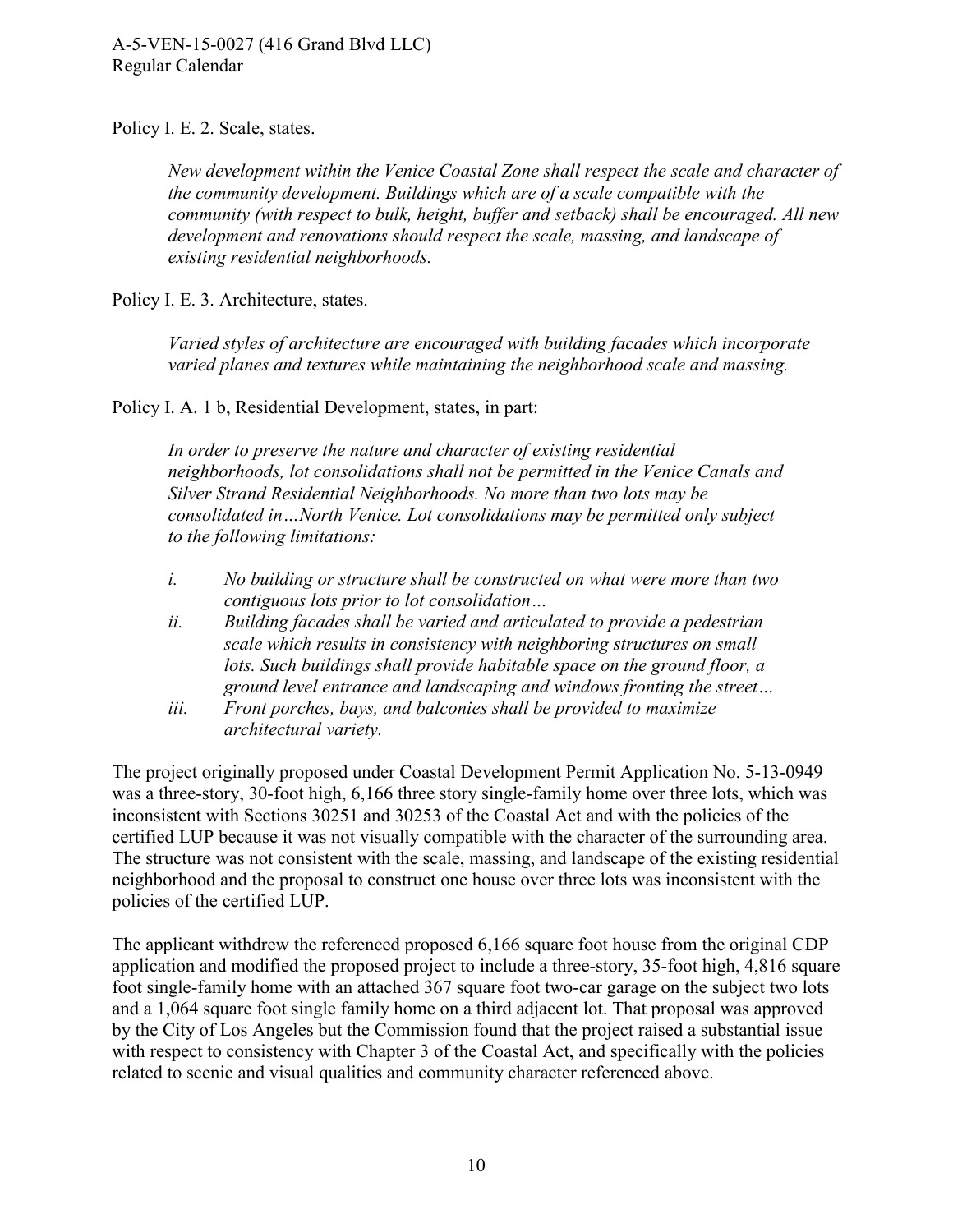The applicant then modified the proposed project and submitted revised plans which featured a three-story, 35-foot high, 3,913 square foot single-family home with attached 367 square foot two-car garage and a swimming pool on two adjoining lots, subject to Coastal Development Permit Application No. A-5-VEN-15-0026. An approximately 1,800 square foot home with an enclosed lower floor was proposed on third adjacent lot subject to this permit application. However, the Commission found that that cumulative project was too massive, would have appeared to function as a compound, and would have been out of character with the surrounding development.

The revised proposal is more consistent with the scale, massing, and landscaping of the existing residential neighborhood because it features a single family home wholly separated from the proposed structures to the north, with distinctive designs and architectural embellishments including a stepped back roof. The proposed three-story, approximately 2,600 square foot home is consistent with other Commission-approved projects on the subject block and elsewhere in the North Venice subarea. Other three-story structures on the subject block include a 2,798 square foot single family home at 404 Grand Boulevard and a 3,159 square foot single family home at 406 Grand Boulevard. Those homes were built to nearly the maximum size allowed by the zoning code and the certified LUP and included roofdecks and narrower front setbacks than the subject application. There is also a two story, 3,362 square foot four-unit apartment building to the west of the subject site at 414 Grand Boulevard and a three-story 2,526 square foot single family home at 434 Grand Boulevard. There are also many one and two-story structures on the opposite side of the street.

The revised proposal includes the use of different materials from the homes proposed next door by 422 Grand Blvd LLC (which is controlled by the same applicant) under the related, but separate, Coastal Development Permit Application No. A-5-VEN-15-0026. The architectural design of the home subject to this coastal development permit application and the proposed homes next door are distinct, which will ensure that they do not function as a compound or visually appear to represent a compound. Each home is designed with fencing, indoor and outdoor living area, and parking for distinct residents. The revised plans include two vehicle parking spaces accessed from the rear alley, which is consistent with certified Venice Land Use plan policies and previous Commission-approved projects in the area. The applicant's proposal step back the home from Grand Boulevard and includes low fencing and landscaping, which will be consistent with the character of the subject block.

The revised proposal features a 15-foot front yard setback and 42-inch high fences in the front yard adjacent to Grand Boulevard. The proposed fences fronting each of the proposed developments are distinct from one another in design. The revised proposal is also consistent with the existing landscape of the community because it provides drought tolerant non-invasive landscaping in the 15-foot front setback, which will be visible from the sidewalk and will provide contrast from the front façade of the home. The sidewalks in front of the home, which may be utilized by the public to access the nearby public beach, will be protected in place and no public parking spaces will be affected by the development. In order to ensure that the development preserves the pedestrian scale which contributes to the unique character of the community as outlined in the certified LUP, **Special Condition 3** requires that the front fence in the 15-foot front-yard setback area shall be constructed no higher than 42 above grade as measured from the public sidewalk adjacent to Grand Boulevard. The side and rear yard fences shall be constructed no higher than six-feet at any point as measured from natural grade.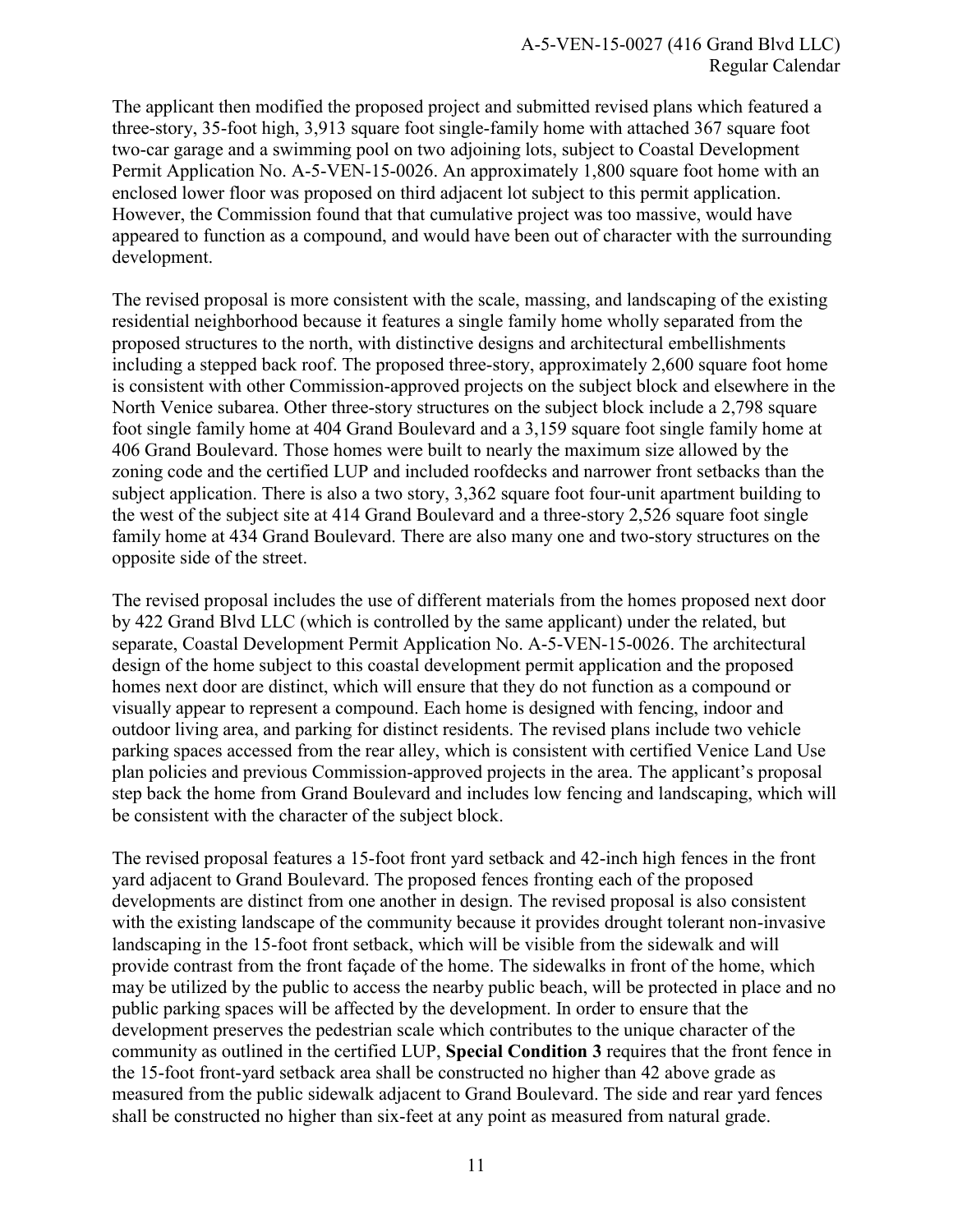In order to ensure that the development is carried out as shown on the revised plans, consistent with the size and scale of surrounding structures and with the pedestrian scale which contributes to the unique character of the community as outlined in the certified LUP, **Special Condition 4** requires the applicant to undertake development in accordance with the approved final plans, specifically including the architectural plans, site plan, landscaping plan, and drainage plan.

Opponents of the proposed project previously asserted that the City's public hearing procedures violated Venice residents' due process, did not comply with the California Environmental Quality Act, and did not comply with California Government Code Section 65590 (the Mello Act). They argue that the Venice LUP contains standards for implementation of the Mello Act which the City of Los Angeles ignored.

The California Legislature amended the Coastal Act to remove some specific policies related to the Commission's direct authority to protect affordable housing in the coastal zone. Section 30604 of the Coastal Act, as amended, contains the following policies:

*(f) The commission shall encourage housing opportunities for persons of low and moderate income. In reviewing residential development applications for low- and moderate-income housing, as defined in paragraph (3) of subdivision (h) of Section 65589.5 of the Government Code, the issuing agency or the commission, on appeal, may not require measures that reduce residential densities below the density sought by an applicant if the density sought is within the permitted density or range of density established by local zoning plus the additional density permitted under Section 65915 of the Government Code, unless the issuing agency or the commission on appeal makes a finding, based on substantial evidence in the record, that the density sought by the applicant cannot feasibly be accommodated on the site in a manner that is in conformity with Chapter 3 (commencing with Section 30200) or the certified local coastal program.* 

*(g) The Legislature finds and declares that it is important for the commission to encourage the protection of existing and the provision of new affordable housing opportunities for persons of low and moderate income in the coastal zone.* 

These policies require the Commission to encourage cities and property owners to provide affordable housing opportunities, but they have not been interpreted as a basis for the Commission to mandate the provision of affordable housing through its regulatory program. In 1982, the legislature codified California Government Code Section 65590 (the Mello Act), requiring local governments to protect and increase the supply of affordable housing in the Coastal Zone.

The City of Los Angeles is responsible for implementation of the Mello Act in its segments of the Coastal Zone, including Venice. Its initial regulatory program for Mello compliance was challenged by a 1993 lawsuit brought by displaced low income tenants at 615 Ocean Front Walk, where the City approved a new development with no replacement affordable housing. That lawsuit resulted in a 2001 settlement agreement between the aggrieved parties, the Venice Town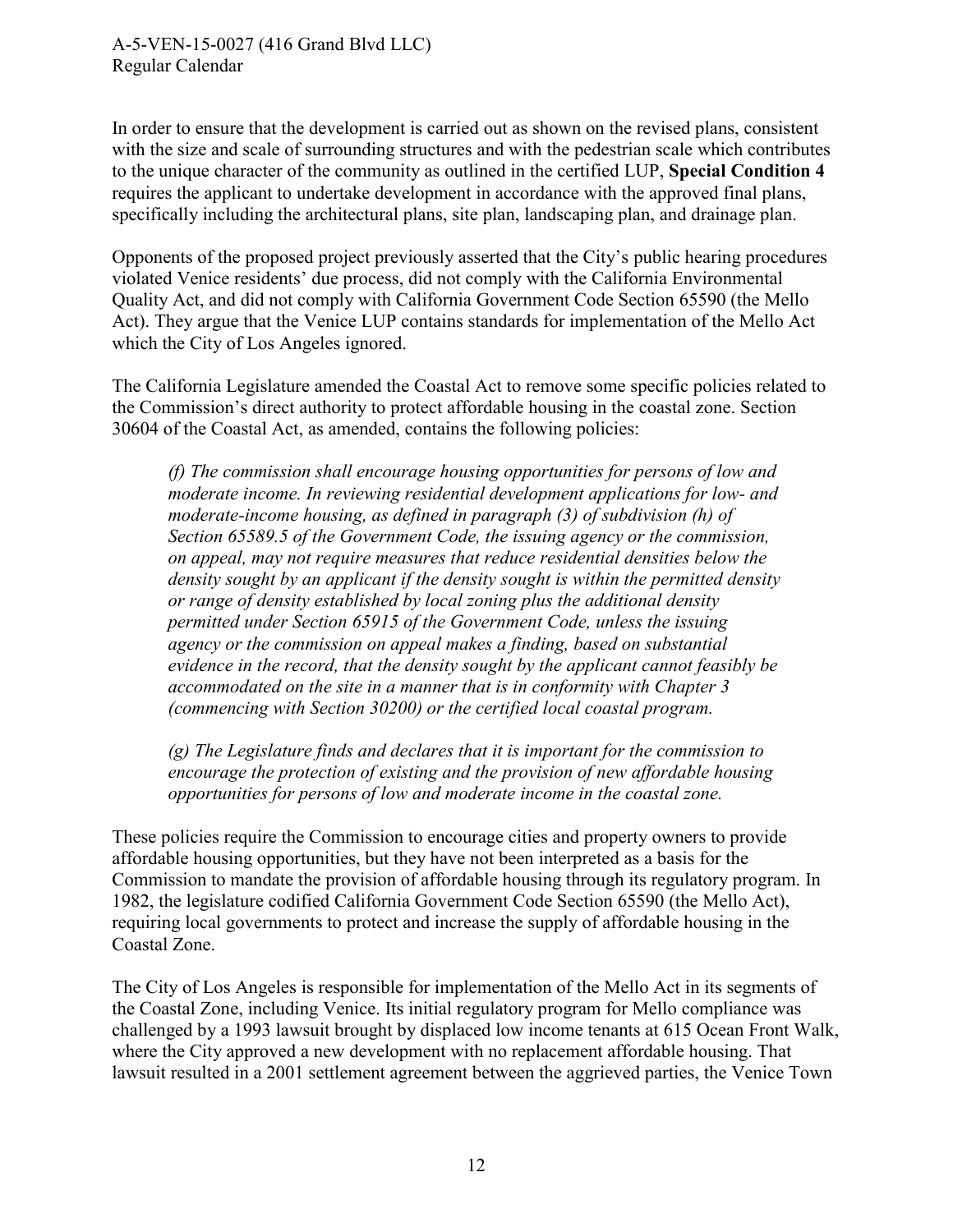Council et al, and the City of Los Angeles<sup>2</sup>. Since 2001, the City has been regulating development through its Interim Administrative Procedures for Complying with the Mello Act.

In this case, the City of Los Angeles Housing and Community Investment Department determined that the subject site (in conjunction with the adjacent Lot 7 designated 418 Grand Boulevard) contained two affordable housing units in the pre-existing duplex, but the City of Los Angeles Planning Department determined that it was infeasible to provide replacement affordable housing on the site and approved a Mello Act Compliance review for a new home at 416 Grand Boulevard on February 9, 2015. The Planning Department also approved a Mello Act Compliance review for a new home at 418-422 Grand Boulevard (Lots 7 and 8) and a Mello Act Compliance review for a new home at 424 Grand Boulevard (Lot 9). The Mello Act Compliance Review for the home at 424 Grand Boulevard was overturned on appeal by the West Los Angeles Planning Commission following a public hearing on November 18, 2015. The City also indicates that the Mello Act Compliance Review for a proposed home at 418-422 Grand Boulevard (which the Coastal Commission subsequently denied) is no longer valid because the applicant is now proposing two separate homes on those two lots rather than one home over both lots. The applicant indicates that the Mello Act Compliance Review for a home on the subject site at 416 Grand Boulevard remains valid.

The Venice Land Use Plan was certified after the Coastal Act was amended to remove specific affordable housing policies, and after the Mello Act was passed. The City's certified LUP sets forth specific policies encouraging the preservation of existing residential units. LUP Policy I.A.9. Replacement of Affordable Housing, states:

*Per the provisions of Section 65590 of the State Government Code, referred to as the "Mello Act", the conversion or demolition of existing residential units occupied by persons and families of low or moderate income shall not be permitted unless provisions have been made for replacement of those dwelling units which result in no net loss of affordable housing in the Venice Community in accordance with Section 65590 of the State Government Code (Mello Act).* 

The certified Venice Land Use Plan also includes Policy I.A.11 requiring affordable housing units to be replaced at a 1:1 ratio, Policy I.A.12. giving displaced residents priority for new units, Policy I.13.A allowing for greater residential density in projects that include affordable housing units, Policy I.A.14 allowing for the provision of fewer parking spaces than required for projects that include affordable housing units, and Policy I.A.15 allowing for a payment of a fee in lieu of providing actual required replacement affordable housing units.

However, LUP Policy I.A.16 incorporates by reference the exception provisions of the Mello Act. Applying Policy I.A.16. Exceptions, for proposed demolitions of fewer than three units in one structure, or up to 10 units in multiple structures, replacement of affordable housing units is only required when the local government determines that it is feasible. In this case, the City considered the demolitions of each duplex separately and the City did not require any replacement affordable housing units because the City determined that it was not feasible to provide replacement affordable housing units, pursuant to the provision of the Mello Act.

 2 No. B091312. Second Dist., Div. Seven. Jul 31, 1996. Venice Town Council Inc. et al., Plaintiffs and Appellants, v. City of Los Angeles et al., Defendants and Respondents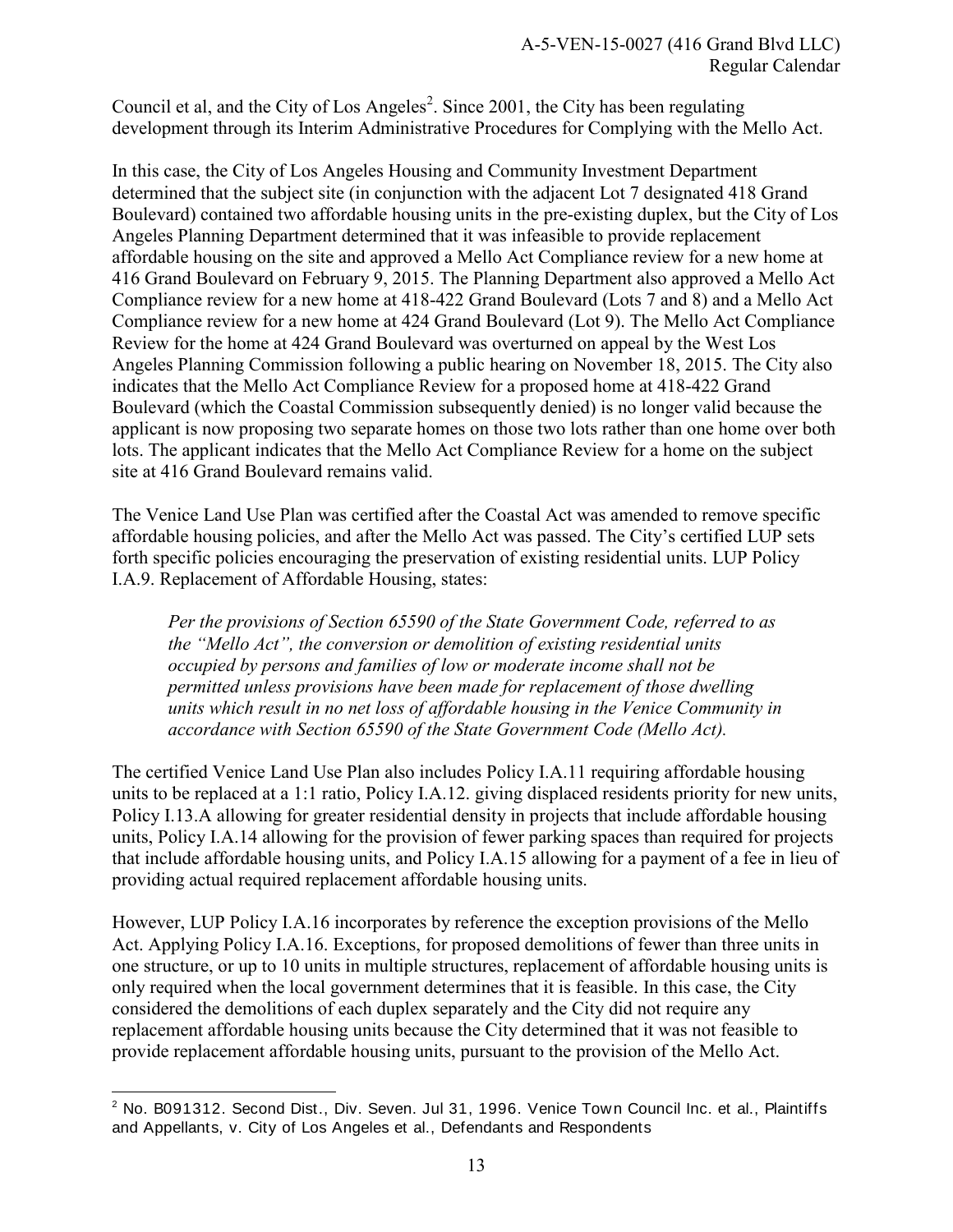<span id="page-13-0"></span>The Commission has no jurisdiction to alter the City's Mello Act determinations. The California Government Code makes it clear that it is the responsibility of the local government to implement Section 65590. Nor can the Commission invalidate the City's California Environmental Quality Act determination. In its substantial issue analysis, the Commission found that the appellant's contentions regarding the City's Mello Act and CEQA determinations did not raise a substantial issue because the Commission does not have jurisdiction to review those contentions.

The development is located within an existing developed area and, as conditioned, will be compatible with the character and scale of the surrounding area, has been designed to assure structural integrity, and will avoid cumulative adverse impacts on public access. Therefore, the Commission finds that the development, as conditioned, conforms with Sections 30250, 30251, 30252, 30253 and the public access provisions of the Coastal Act. Additionally, the proposed development is consistent with the visual resources and community character policies of the certified Venice Land Use Plan, which may be used as guidance.

#### **D. WATER QUALITY**

Section 30231 of the Coastal Act states:

*The biological productivity and the quality of coastal waters, streams, wetlands, estuaries, and lakes appropriate to maintain optimum populations of marine organisms and for the protection of human health shall be maintained and, where feasible, restored through, among other means, minimizing adverse effects of waste water discharges and entrainment, controlling runoff, preventing depletion of ground water supplies and substantial interference with surface water flow, encouraging waste water reclamation, maintaining natural vegetation buffer areas that protect riparian habitats, and minimizing alteration of natural streams.* 

The applicant's revised plans identify drainage devices for the home including gutters, downspouts, cisterns, perforated pipes, and percolation pits. The revised landscape plan features entirely drought-tolerant, non-invasive plant species. Water from the cisterns will be utilized to irrigate the landscaped areas through a drip or microspray system. The applicant proposes construction best management practices including filters to capture any runoff during construction. The applicant indicates that the development will comply with CalGreen standards for interior appliances and exterior drainage and landscaping. In order to ensure that water quality is preserved and water use is minimized over the life of the development, **Special Condition 1** requires the applicant to provide drought tolerant non-invasive landscaping, low water use irrigation, and maintain drainage devices in a functional state. In order to preserve water quality during construction, **Special Condition 2** requires the applicant to implement construction best management practices.

Therefore, the Commission finds that the proposed development, as conditioned, conforms with Section 30231 of the Coastal Act regarding protection of water quality to promote biological productivity.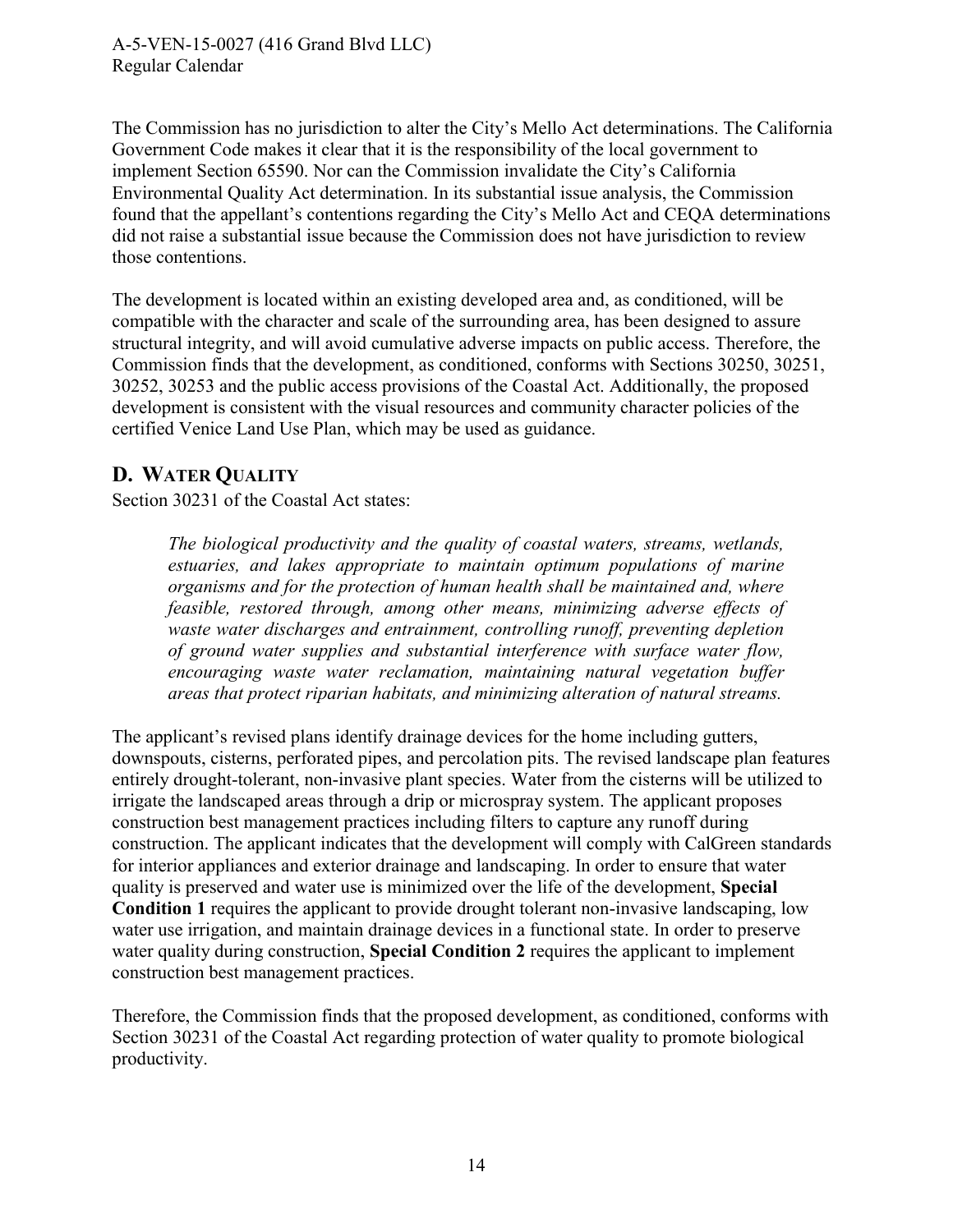## <span id="page-14-0"></span>**E. LOCAL COASTAL PROGRAM**

Section 30604(a) of the Coastal Act provides that the Commission shall issue a coastal development permit only if the project will not prejudice the ability of the local government having jurisdiction to prepare a Local Coastal Program (LCP) which conforms with Chapter 3 policies of the Coastal Act:

Prior to certification of the Local Coastal Program, a Coastal Development Permit shall be issued if the issuing agency, or the Commission on appeal, finds that the proposed development is in conformity with the provisions of Chapter 3 (commencing with Section 30200) of this division and that the permitted development will not prejudice the ability of the local government to prepare a local coastal program that is in conformity with the provisions of Chapter 3 (commencing with Section 30200).

The City of Los Angeles does not have a certified Local Coastal Program for the Venice area. The City of Los Angeles Land Use Plan (LUP) for Venice was effectively certified on June 14, 2001. The Commission's standard of review for the proposed development is the Chapter 3 policies of the Coastal Act. The certified Venice LUP is advisory in nature and may provide guidance.

As conditioned, the proposed development is consistent with Chapter 3 of the Coastal Act and with the certified Land Use Plan for the area. Approval of the project, as conditioned, will not prejudice the ability of the local government to prepare an LCP that is in conformity with the provisions of Chapter 3 of the Coastal Act.

## **F. CALIFORNIA ENVIRONMENTAL QUALITY ACT**

Section 13096 Title 14 of the California Code of Regulations requires Commission approval of a coastal development permit application to be supported by a finding showing the application, as conditioned by any conditions of approval, to be consistent with any applicable requirements of the California Environmental Quality Act (CEQA). Section 21080.5(d)(2)(A) of CEQA prohibits a proposed development from being approved if there are feasible alternatives or feasible mitigation measures available which would substantially lessen any significant adverse effect which the activity may have on the environment. The City is the lead agency for CEQA compliance, and after preparing an Initial Study, the City adopted Mitigated Negative Declaration No. ENV-2014-1357-MND.

As conditioned to preserve community character, prevent adverse impacts to public access to the nearby beach, and enhance water quality, there are no feasible alternatives or additional feasible mitigation measures available that would substantially lessen any significant adverse effect that the activity may have on the environment. Therefore, the Commission finds that the proposed project, as conditioned to mitigate the identified impacts, will not have any significant impacts on the environment within the meaning of CEQA, is the least environmentally damaging feasible alternative, and is consistent with the requirements of the Coastal Act to conform to CEQA.